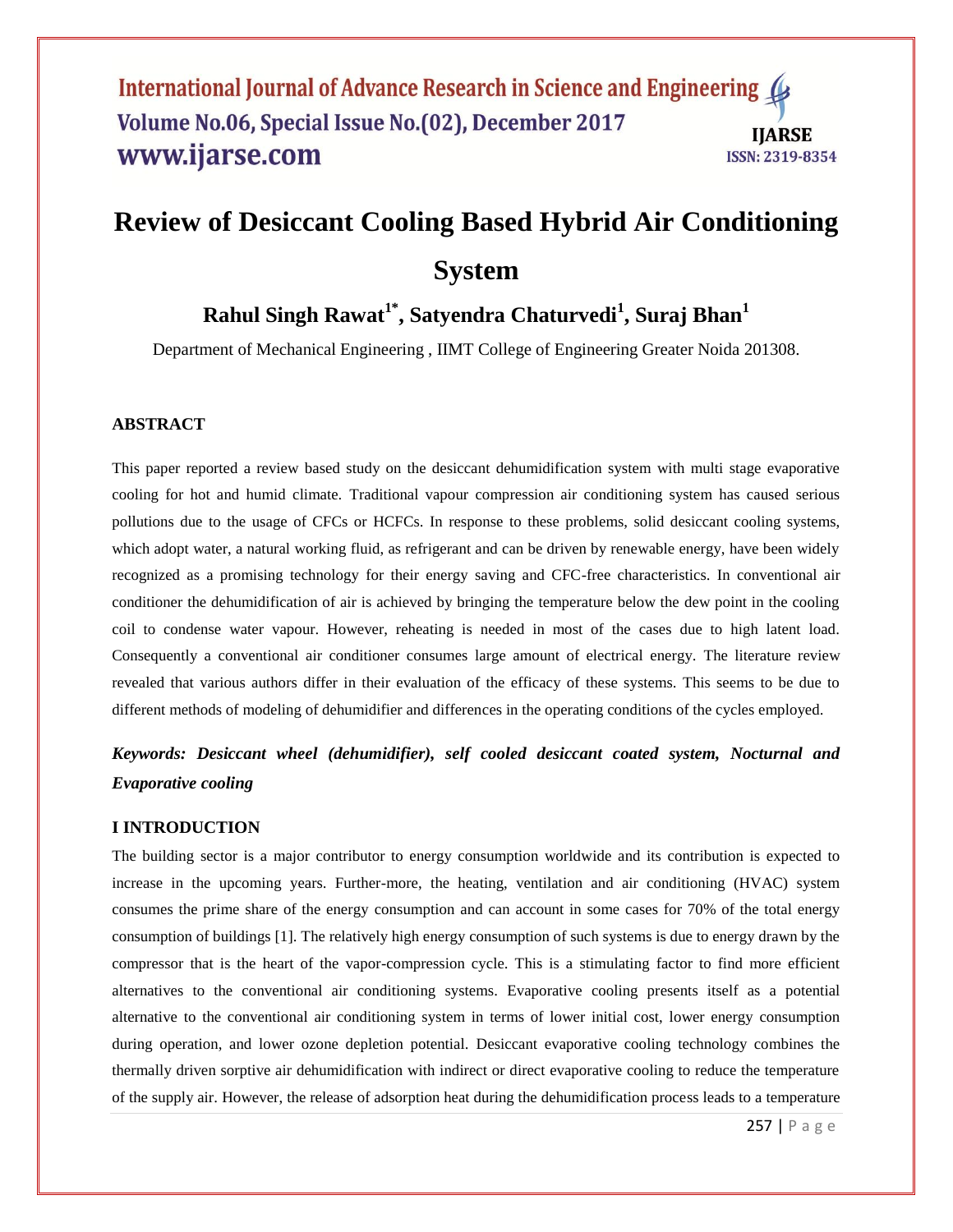increase in the sorption material. As the ability of the desiccant to adsorb moisture significantly decreases with higher desiccant temperature, cooling of the desiccant should lead to an increase in moisture adsorbed [2].

## **1.1 Desiccant cooling systems**

Desiccant cooling consists in dehumidifying the incoming air stream by forcing it through a desiccant material and then drying the air to the desired indoor temperature. To make the system working continually, water vapour adsorbed**/**absorbed must be driven out of the desiccant material (regeneration) so that it can be dried enough to absorb water vapor in the next cycle. This is done by heating the material desiccant to its temperature of regeneration which is dependent upon the nature of the desiccant used. A desiccant cooling system, therefore, comprises principally three components, namely the regeneration heat source, the dehumidifier (desiccant material), and the cooling unit (Fig. 1.3) [5].



**Fig.1.1 Desiccant Wheel [3] Fig.1.2 Desiccant Cooling System [4]**

Desiccant cooling system has the unique merits that the sensible and latent heat can be processed separately and uses the various low grades thermal energy resources, such as solar energy, waste heat etc [5].

## **1.3 Self-Cooled Solid desiccant cooling based desiccant coated heat exchanger**

Schematic figure of novel SCDHE system is shown in Fig. 1.3. It can be seen that cooling water within DCHE is produced by dry air produced by the system itself, no auxiliary cooling source is required, and then the system is labeled as "self-cooled". The system consists of three main components (sensible heat exchanger, cross-flow falling film evaporative cooler, DCHE) and four groups of working fluids (process air, regeneration air, cooling water, heating water).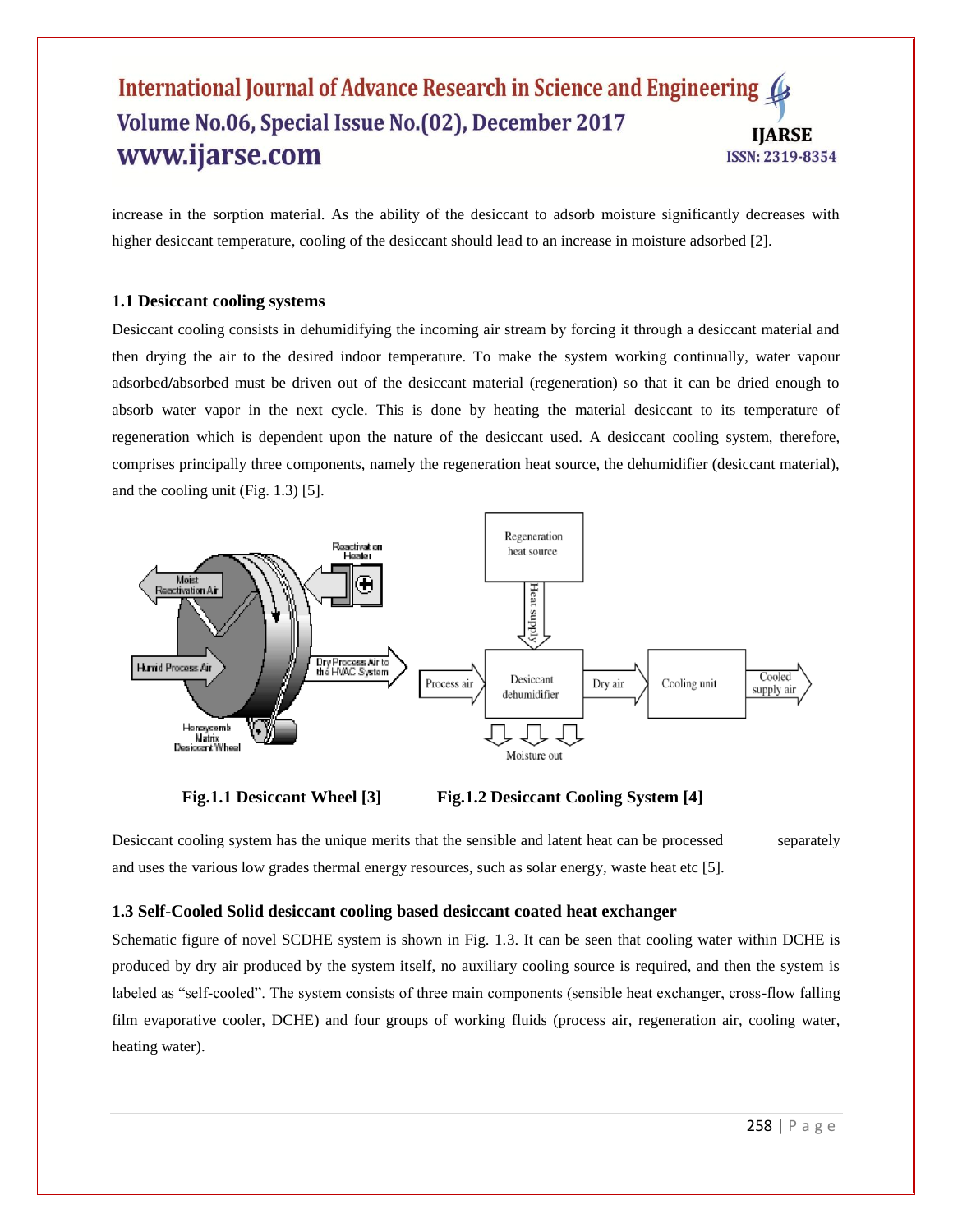

 **Fig. 1.3 Self-cooled desiccant coated heat exchanger cooling (SCDHE) system [5].** 

In dehumidification process: outdoor air (state 1) that is process air is firstly pre-cooled in a sensible heat exchanger (state 2) and then is dehumidified and further cooled in following desiccant coated heat exchanger (state 3); outlet air from desiccant coated heat exchanger (state 3) is mixed with return air from conditioned space (state 7) to constitute supply air (state 4); one group of supply air with low temperature as well as humidity ratio is directly supplied to the conditioned space and another group is pumped into evaporative cooler to complete regenerative evaporative cooling process, in which cooling water (state 8) is cooled (state 9) meanwhile supply air (state 4) is humidified and cooled (state 5); outlet air from evaporative cooler (state 5 to state 6) is adopted in sensible heat exchanger to pre-cool inlet air (state 1 to state 2).



**Fig. 1.4 Psychrometric chart of SCDHE [5]. Fig. 1.5 Performance of SCDHE in ARI summer [5].** 

Fig. 1.4 shows the operation of SCDHE system in psychrometric chart. It can be seen that compared with conventional solid desiccant cooling system based on desiccant wheel, solid desiccant cooling system based on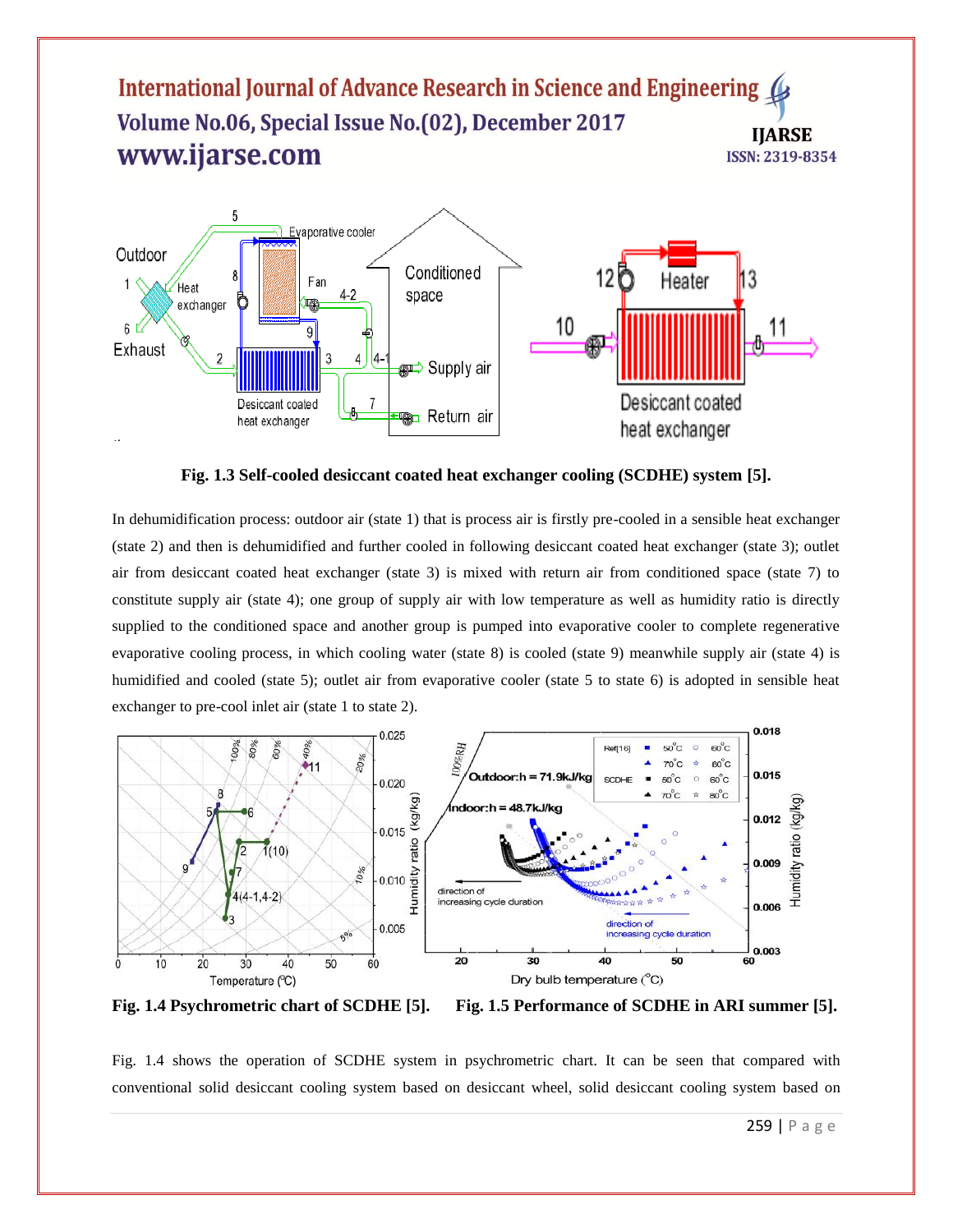desiccant coated heat exchanger can realize dehumidification process with decreasing temperature (state 2 to state 3), which can result in better moisture removal capacity as well as high overall system performance [5].

SCDHE system is feasible, it can be adopted as an independent air conditioning system or a dehumidification unit under simulated ARI summer condition and the required regeneration temperature is from 50 to  $80^{\circ}$  C which is lower than rotary wheel desiccant cooling system. Also, there exists an optimal switch time and suitable control mode for system to obtain enhanced performance in terms of cooling power. Performance of SCDHE system does not vary greatly with ambient temperature under simulation condition. However, both handled latent load and cooling power of the system increases under high humid condition, which demonstrates the system can operate under humid condition [5].

#### **1.4 Evaporative cooling**

When water is added to air, the temperature decreases. This is the principle used in what is called evaporative cooling. The human body works on the same principle when we perspire.

#### **A. Direct evaporative cooling (DEC)**

In DEC, the process or conditioned air comes in direct contact with the wetted surface, and gets cooled and humidified. The air gets cooled and dehumidified due to simultaneous transfer of sensible and latent heats between air and water. One can define the saturation efficiency or effectiveness of the evaporative cooling system ε as [6],

$$
\varepsilon = \frac{(t_0 - t_s)}{(t_0 - t_0 / WBT)} \quad \dots \dots \dots \dots \dots \dots \dots \tag{1}
$$

#### **B. Indirect evaporative cooling (IEC)**

In an IEC process, the primary airstream to be cooled is separated from a wetted surface by a flat plate or a tube wall and is called cooled air. The cooled air does not directly contact the evaporating liquid. A secondary airstream flows over the wetted surface so that the liquid water will evaporate and extract heat from the primary airstream through the flat plate or tube wall. This wet secondary airstream is known as wet air [7].

#### **1.5 Nocturnal cooling**

Heat dissipation techniques are based on the transfer of excess heat to a lower temperature natural sinks. Regarding sky, heat dissipation is carried out by long-wave radiation from a building to the sky that is called radiative cooling or nocturnal cooling. The sky equivalent temperature is usually lower than the temperature of the most bodies on the earth; therefore, any ordinary surface that interacts with the sky has a net long-wave radiant loss. Radiative cooling to the night sky is based on the principle of heat loss by long-wave radiation from one surface to another body at a lower temperature. The sun radiates heat to earth in the day. At night the reverse happens when the warmer earth radiates heat to the cold night sky [8].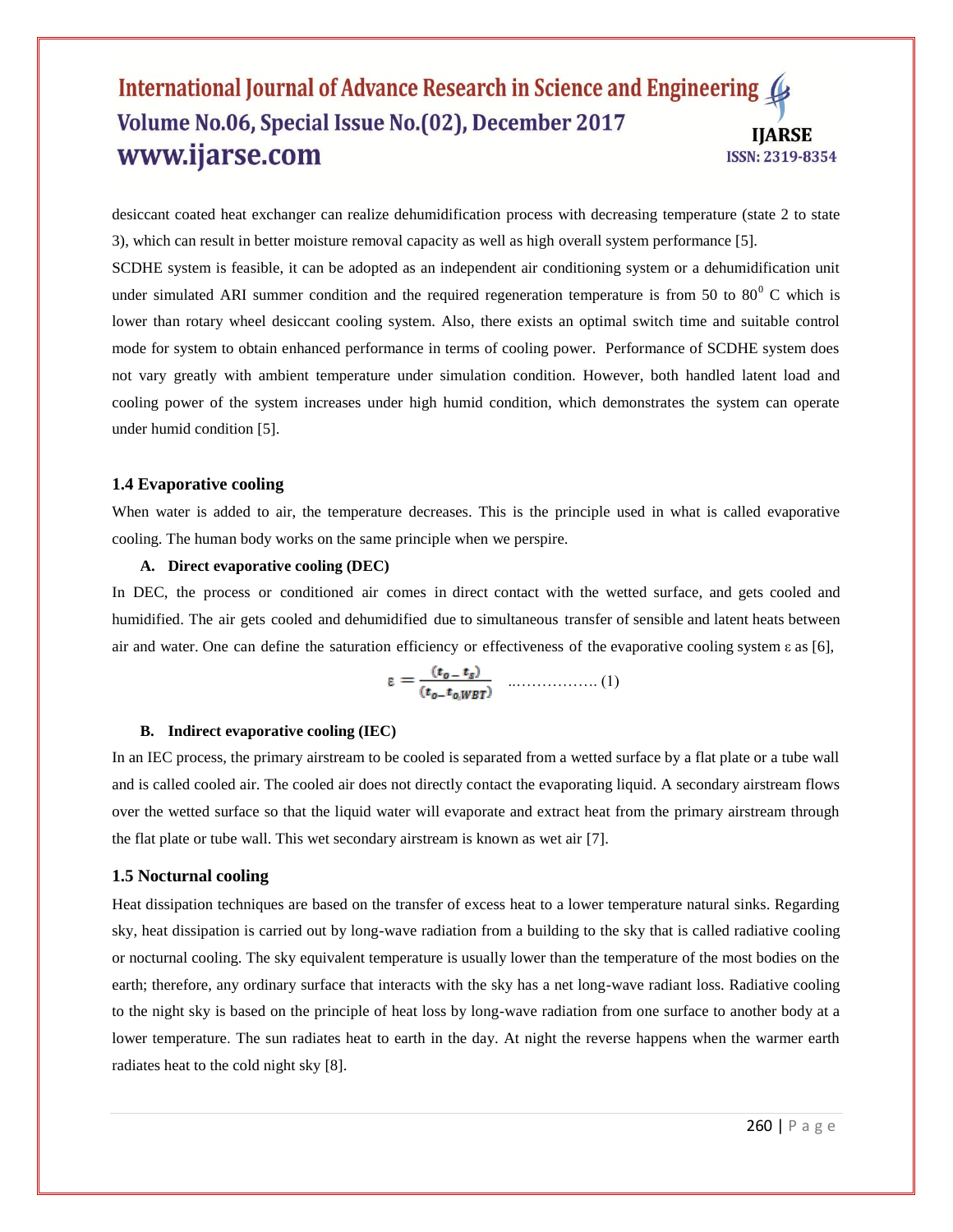## **1.6 Evaporatively cooled sorptive-coated cross-flow heat exchanger (ECOS)**

The basic approach of the sorptive coated heat exchanger is the removal of the adsorption heat directly at the location of its release in the sorptive component. In order to achieve such internal cooling of the desiccant, a different component design has to be implemented. A sorptive coated air-to-air heat exchanger is applied instead of a rotary desiccant wheel.



## Fig. **1.6 Evaporatively cooled sorptive heat exchanger operation [9]**

In the air-to-air plate heat exchanger the sorption side is coated with a desiccant. During the adsorption stage the sorption air is dehumidified by adsorption of water vapour onto this desiccant. The heat exchanger walls of the sorption channels are in thermal contact with the cooling channels which are passed by cooling air (e.g. building return air). As liquid water is sprayed into the cooling channels, the heat exchanger walls are covered by a thin water film. This enables the efficient evaporation of water into the cooling air. The energy needed for water evaporation in the cooling channels is supplied by the heat released during adsorption on the sorption side. Therefore, the adsorption heat is transferred from the desiccant to the cooling side, leading to a temperature reduction of the desiccant [9].

## **1.7 Dehumidification system with two-stage evaporative cooling**

The hot and humid outdoor air is drawn using the fresh air fanFAF-1 where it enters the adsorption compartment of the desiccant wheel. The air loses moisture to the desiccant material and exits the desiccant wheel at higher temperature and lower humidity ratio. Next to the fresh air enters a sensible wheel where it exchanges heat with the air exhausted from the room by means of the exhaust air fan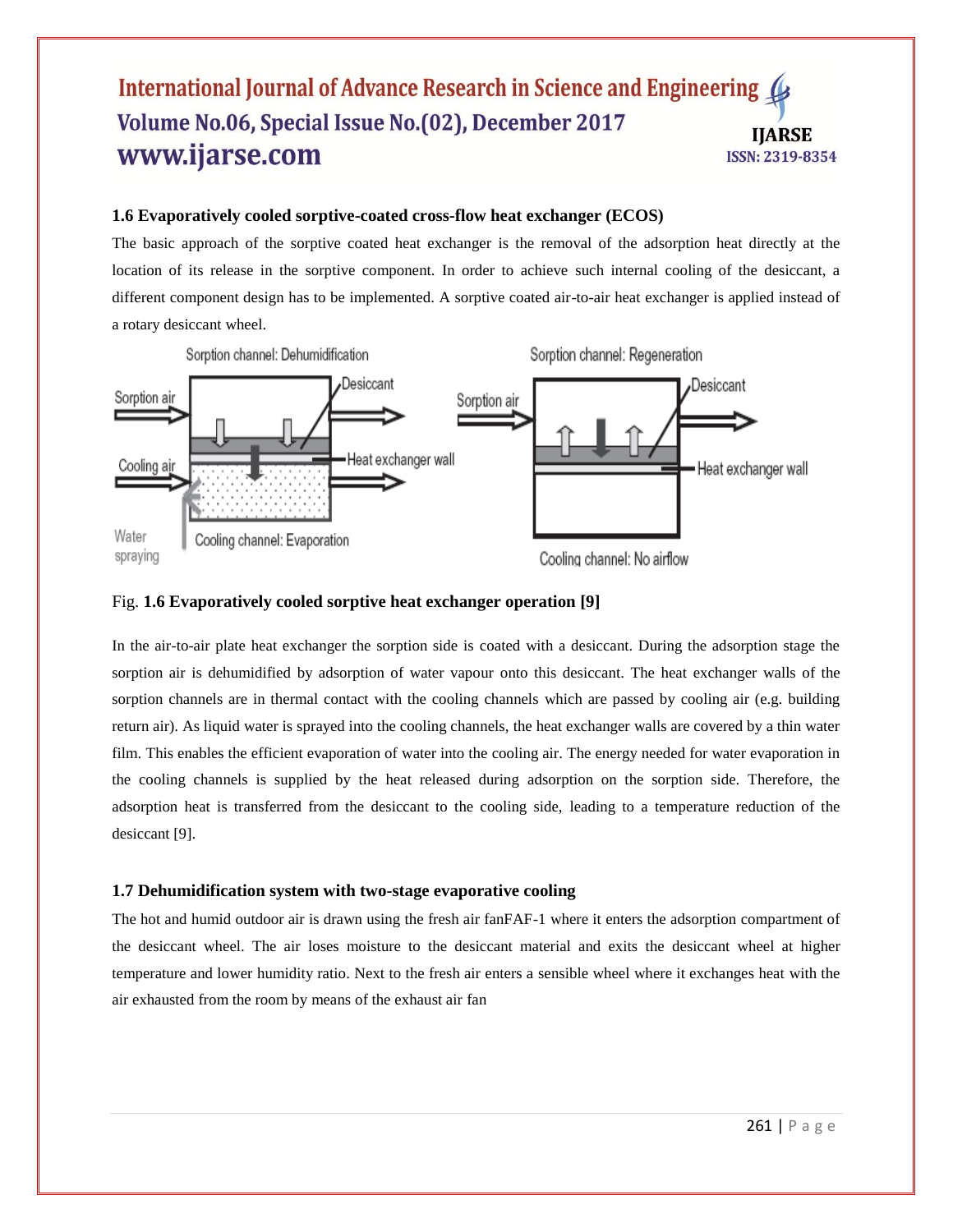

**Fig.1.7 Schematic two-stage system layout. The state points in brackets correspond to the singlestage system; those in parenthesis correspond to the two-stage system [10].**

EAF-1. The fresh air exits the sensible wheel at lower temperature and at the same humidity ratio, while the exhausted air leaves the sensible wheel at higher temperature. After that, the fresh air will be brought into a heat sink where it will be subjected to further cooling. The final step of fresh air treatment consists of taking a fraction of the air exiting the heat sink and cooling it using a direct evaporative cooler to further decrease its temperature below the sink temperature. The remaining air is bypassed across the evaporative cooling pad before being mixed again with the cooled fraction and supplied to the room. Once the treated fresh air comes inside the room, it picks up the load of the room and its temperature increases. The PEC handles the room air and supplies it to the individual's breathing zone at lower temperature.





262 | P a g e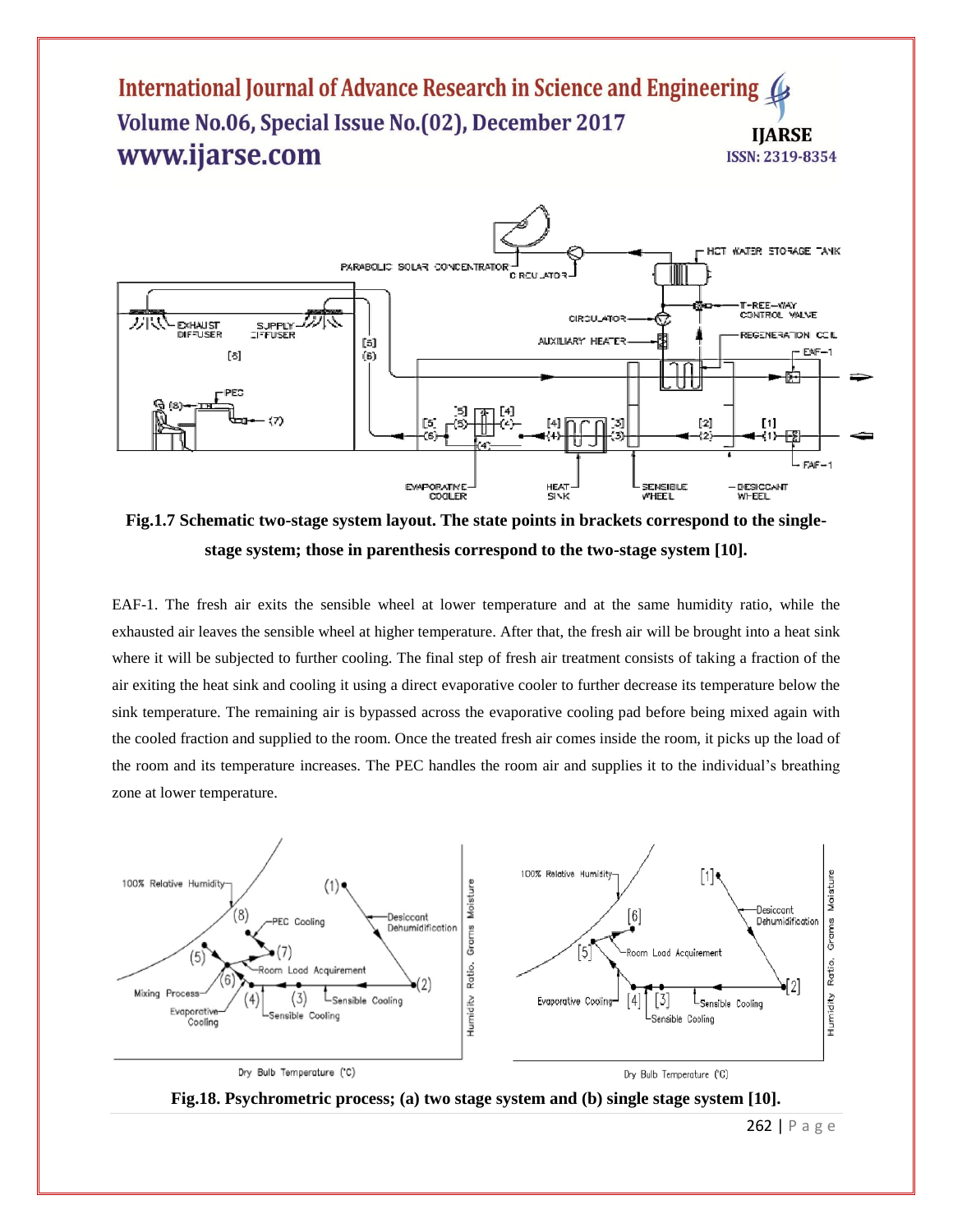Fig. 1.8(a) and (b) summarizes the psychrometric process of the single-stage and two-stage evaporative cooling systems respectively. The corresponding state points are shown in Fig. 1.8 where the state points in brackets correspond to the single-stage system while those in parentheses correspond to the two-stage system. For the case of the two-stage system, the room conditions at state (7) correspond to higher temperature and lower relative humidity compared to the room conditions at state (6) for the single-stage system [10].

The two-stage evaporative cooling system is a feasible system to be implemented in hot and humid condition since it achieves the same level of thermal comfort as a traditional single-stage evaporative cooling system but at lower running cost due to personalized cooling. The reduction in energy consumption during the summer season was 16.15% while the reduction in water consumption was 26.93%.

## **II CONCLUSION**

A brief review has done on desiccant cooling and self cooled desiccant coated system. Review shows that lots of work has done to study desiccant cooling. Some researchers have done theoretical analysis. Some have developed mathematical model and some found empirical correlation for the moisture conservation in desiccant layer. There is lots of work done in field of desiccant wheel based hybrid air conditioning also by developing prototype models for experimentation with different designs and concepts. The review shows that majority of work has carried out where desiccant cooling system is used in hot and humid climate. Taking advantage of sky as a renewable source of the passive cooling, the desiccant wheel based hybrid air conditioning system can be considered as an environmentally clean and energy efficient system. Thus, this system can be used as a replacement for mechanical vapor compression systems, leading to decrease electrical energy consumption.

### **REFERENCES**

- [1]Mario El Hourani, Kamel Ghali, Nesreen Ghaddar, Effective desiccant dehumidification system with two-stage evaporative cooling. Energy and Buildings 68 (2014) 329–338.
- [2]Constanze Bongs, Alexander Morgenstern, Yudhi Lukito, Hans-Martin Henning, Advanced performance of an open desiccant cycle with internal evaporative cooling, Solar Energy xxx (2013) xxx–xxx.
- [3] Daou K., Wang R.Z., Xia Z.Z., Desiccant cooling air conditioning: a review. Renewable and Sustainable Energy Reviews, 2006, 55-77
- [4] Ali A. Jalalzadeh-Azar, Thermally Activated Desiccant Technology for Heat Recovery and Comfort, Published in the ASME Advanced Energy Systems Division Newsletter, Fall 2005
- [5] T.S. Ge, Y.J. Dai, R.Z. Wang, Y. Li, Feasible study of a self-cooled solid desiccant cooling system based on desiccant coated heat exchanger, Applied Thermal Engineering 58 (2013) 281e290.